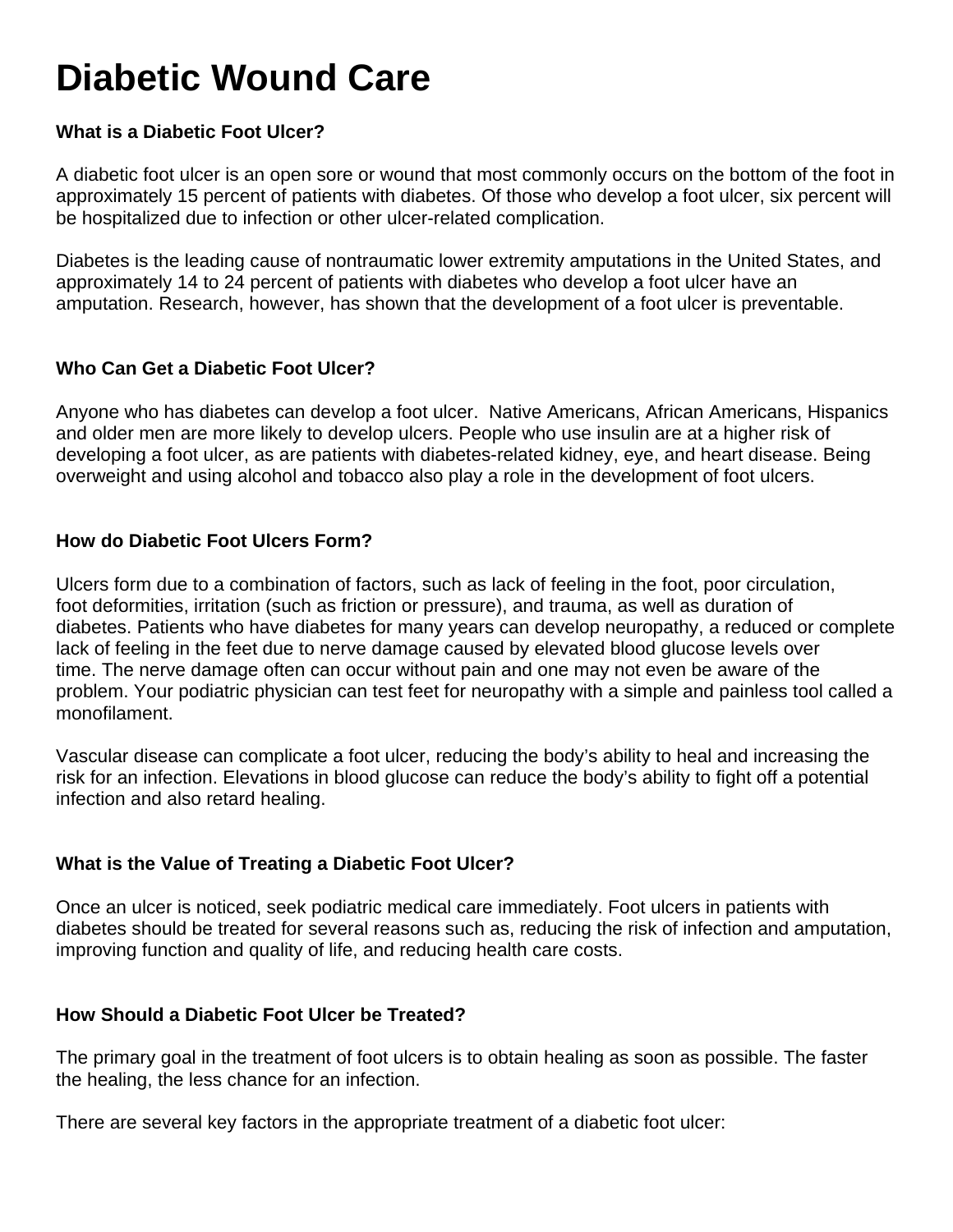- Prevention of infection.
- Taking the pressure off the area, called "off-loading."
- Removing dead skin and tissue, called "debridement."
- Applying medication or dressings to the ulcer.
- Managing blood glucose and other health problems.

Not all ulcers are infected; however, if your podiatric physician diagnoses an infection, a treatment program of antibiotics, wound care, and possibly hospitalization will be necessary.

There are several important factors to keep an ulcer from becoming infected:

- Keep blood glucose levels under tight control.
- Keep the ulcer clean and bandaged.
- Cleanse the wound daily, using a wound dressing or bandage.
- Do not walk barefoot.

For optimum healing, ulcers, especially those on the bottom of the foot, must be "off-loaded." Patients may be asked to wear special footgear, or a brace, specialized castings, or use a wheelchair or crutches. These devices will reduce the pressure and irritation to the ulcer area and help to speed the healing process.

The science of wound care has advanced significantly over the past ten years. The old thought of "let the air get at it" is now known to be harmful to healing. We know that wounds and ulcers heal faster, with a lower risk of infection, if they are kept covered and moist. The use of full strength betadine, peroxide, whirlpools and soaking are not recommended, as this could lead to further complications.

Appropriate wound management includes the use of dressings and topically-applied medications. These range from normal saline to advanced products, such as growth factors, ulcer dressings, and skin substitutes that have been shown to be highly effective in healing foot ulcers.

For a wound to heal there must be adequate circulation to the ulcerated area. Your podiatrist can determine circulation levels with noninvasive tests.

#### **Controlling Blood Glucose**

Tightly controlling blood glucose is of the utmost importance during the treatment of a diabetic foot ulcer. Working closely with a medical doctor or endocrinologist to accomplish this will enhance healing and reduce the risk of complications.

# **Surgical Options**

A majority of noninfected foot ulcers are treated without surgery; however, when this fails, surgical management may be appropriate. Examples of surgical care to remove pressure on the affected area include shaving or excision of bone(s) and the correction of various deformities, such as hammertoes, bunions, or bony "bumps."

#### **Healing Factors**